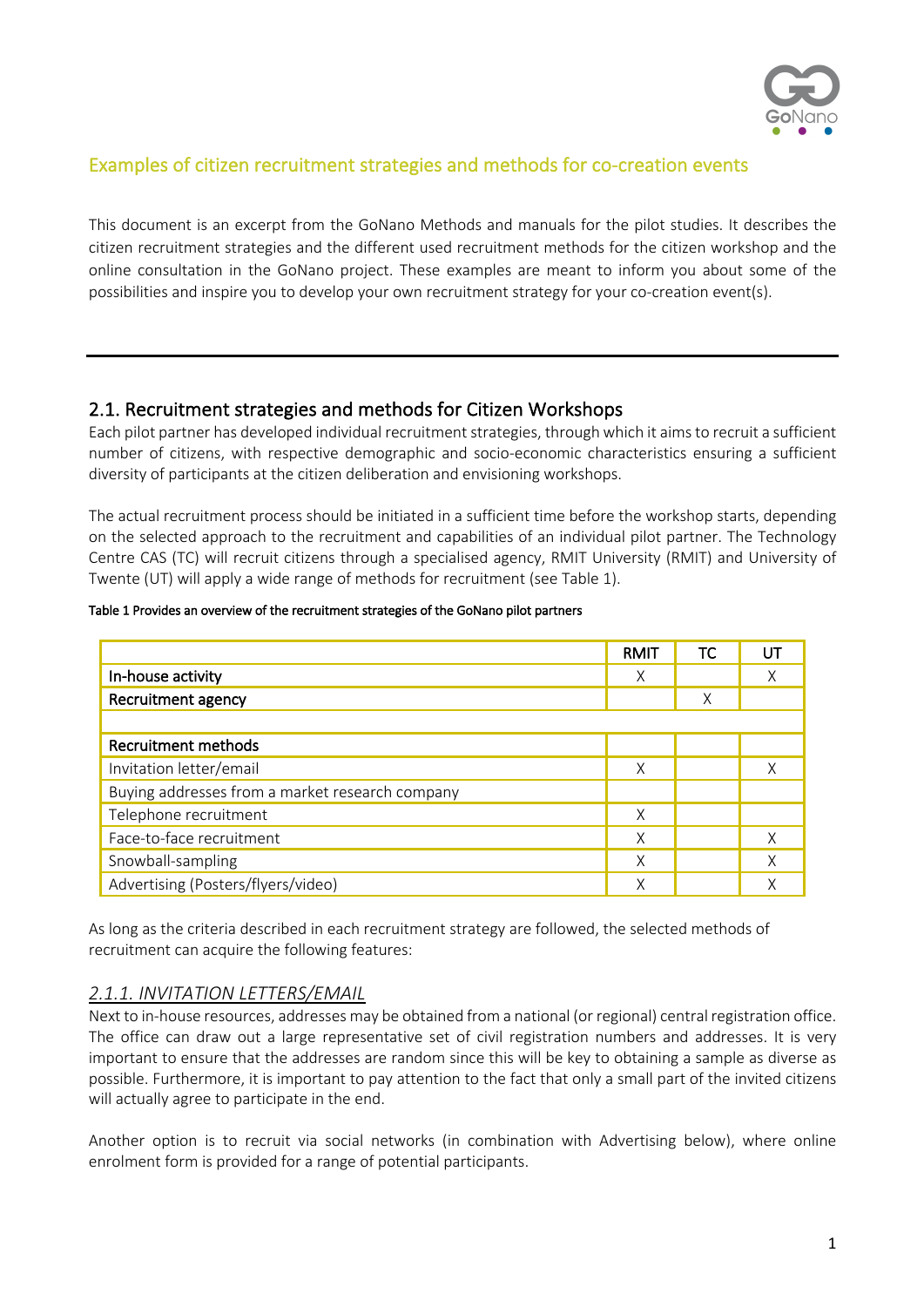

# *2.1.2. TELEPHONE RECRUITMENT*

If it is not possible to obtain a random sample of addresses from the civil registration office, you could also contact citizens by telephone if a national telephone register is available. In order to obtain a good sample you should think carefully about which phone numbers you pick. An efficient solution would be to pick numbers at random – you could, for instance, pick 50 random pages in the phone book and then call 50 random citizens on each page. You should also think through what could. It is noteworthy to point out that this approach is very time-consuming (especially in case of calling random people): do you have enough staff, such as (inexpensive) student helpers, for this exercise?

## *2.1.3. FACE-TO-FACE RECRUITMENT*

If you choose this method, you should again think very carefully about how you execute the recruitment process. It is very important that you ensure diversity in your sample. One example can be based on quotas in geographical clusters – i.e. you select different recruitment areas around your country/region – you could for instance pick 5 different geographical regions and within each region you pick e.g. 2 random schools, 2 random hospitals, and 2 random shopping malls. For each setting you aim at getting as many people as possible to sign up for the citizen consultation.

Instead of aiming at maximising the amount of citizens signing up for the consultation you could also aim more specifically for different "types". You could, for instance, create different profiles of whom to invite, placing different "emphasis" on your recruitment criteria. This could be coordinated and calculated in advance so that when you undertake the recruitment in each geographical area you would then know that you are looking for e.g. a male in his 50s with low educational level, an elderly female with mid-educational level and working in the public sector, a female student etc.

Again, in order to obtain the right distribution of citizens (to ensure a variety of citizens) you will need a sufficient number of citizens to sign up for the citizen workshop in order to be able to confirm at least 40 % of citizens. Similarly to the telephone strategy, this recruitment strategy is also very time-consuming: do you have enough staff such as (inexpensive) student helpers for this exercise? If this is not the case it might be more economical to hire a private company to undertake this task.

### *2.1.4. SNOWBALL SAMPLING*

This recruitment procedure could be used in a geographical area where you do not know how to get in touch with target group citizens needed for the citizen consultation. You invite three people and ask each person to make three copies of the invitation letter for them to give to three people they know, who will then do the same (make three copies, etc.). Using this method, the sample group appears to grow like a rolling snowball. The snowball strategy has the disadvantage that citizens might only invite the same kind of people, therefore, you need to stress the importance that your participants should invite citizens with backgrounds/characteristics different to their own.

### *2.1.5. ADVERTISING*

Advertising in different media (newspapers, radio, social media etc.) is another way of recruiting. Citizens would be encouraged to send their applications to the national partner and selection could be made in line with the recruitment criteria. If choosing this recruitment strategy, pay special attention to the fact that advertising is often expensive but that you can reach different target groups by advertising in different kinds of media and media that covers different groups of the population.